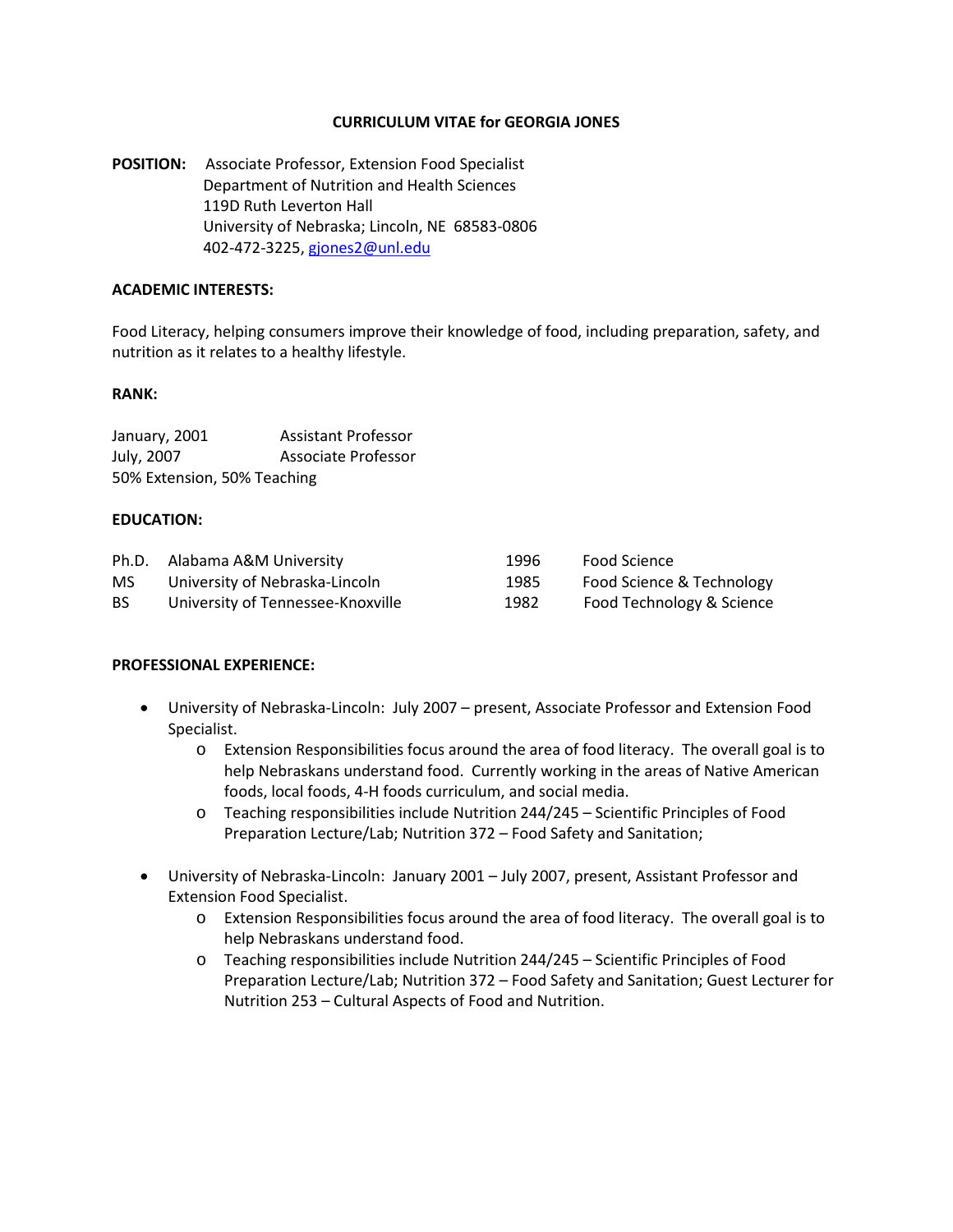## **PROFESSIONAL EXPERIENCE (cont'd):**

- United States Department of Agriculture Agricultural Research Service Dale Bumpers National Rice Research Center, Stuttgart, AR: August 1999 – December 2000, Research Associate Chemist.
	- o Responsibilities include research on the texture and flavor of Japanese and aromatic rices and sensory evaluation.
- University of Nebraska, Lincoln: May 1999 July 1999, Visiting Professor.
	- o Taught Nutrition 441 Functional Properties of Food.
- Tuskegee University, Tuskegee, AL: December 1996 August 1999, Research Assistant Professor.
	- o Responsibilities include teaching food sensory evaluation laboratory, nutrition and wellness and food preservation.
	- o Research projects include development of an edible peanut protein film, aqueous extraction of peanut oil, sweetener from sweet potatoes and biodegradable paper from sweet potato stems and soybean pods.
- General Mills, Inc., Buffalo, NY: May 1989 August 1992, First Line Manager.
	- o Responsibilities include the management of puff cereal production.
- Kraft, Inc., Lawrenceburg, KY and Blackfoot, ID: November 1985 July 1988, Production and Quality Control Supervisor
	- o Responsibilities include the management of product quality and production at two cheese production facilities.

## **AWARDS AND RECOGNITION:**

- Nebraska Association for Health, Physical Education, Recreation and Dance (NAHPERD), NAHPERD Service Award, November 2006
- Nebraska Cooperative Extension Association, Outstanding New Specialist Award, November 2005
- Girls & Women in Sports & Fitness, Community Achiever, February 2004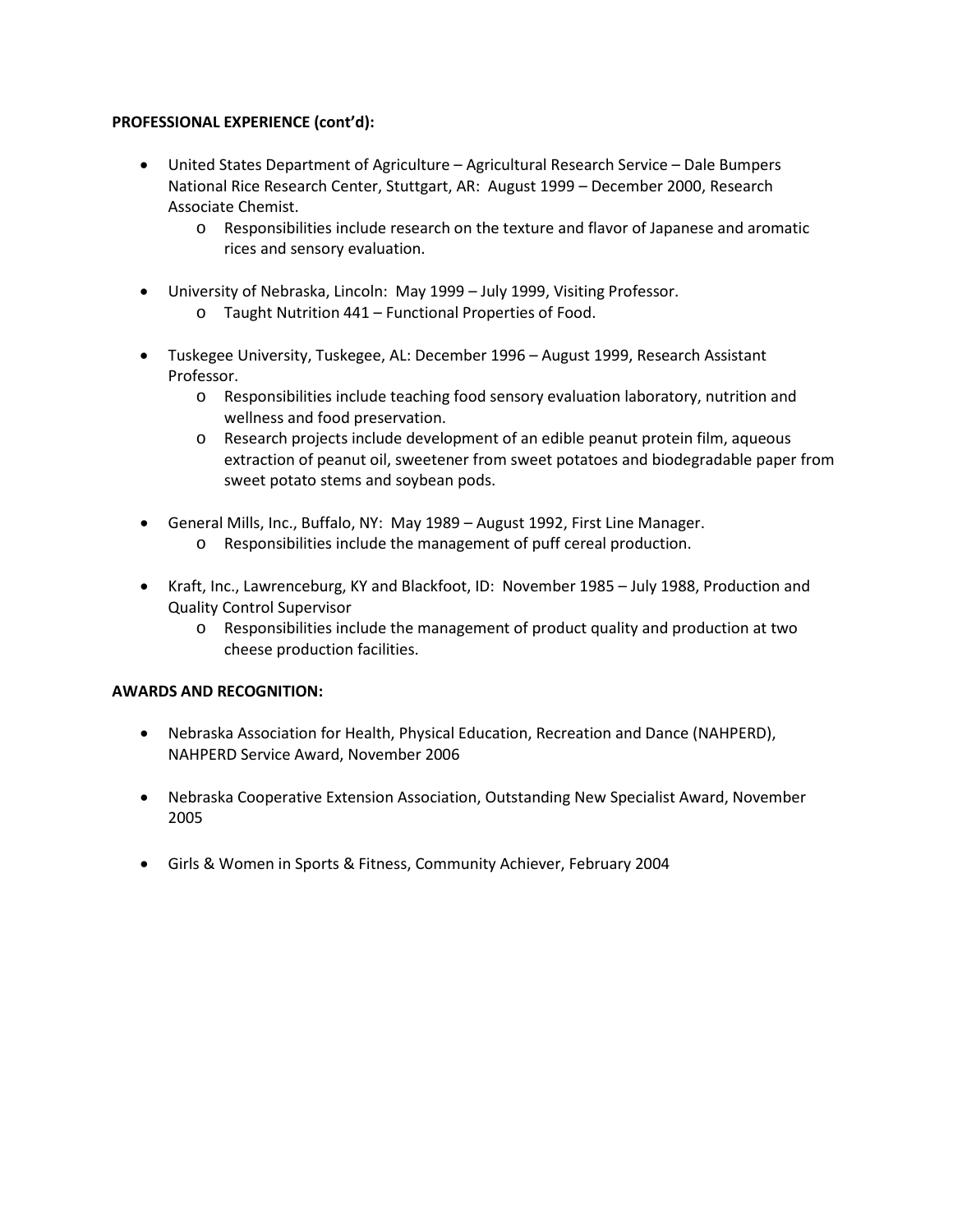### **PROFESSIONAL MEMBERSHIPS:**

National:

- Institute of Food Technologists, 1980 present
- Society for Nutrition Education, 2002 present

### State:

- Nebraska Cooperative Extension Association, 2002 present
	- o Specialist section representative to the board, 2005 2007
	- o Secretary-Treasurer for specialist section, 2008 2010

## **PUBLICATIONS:**

## *Refereed Journals:*

Jones, G. and Meckna, B. 2016. Assessing the food literacy of college students. J of Culinary Science & Technology. Under Review.

Jones, G., Lynch, P. and Schnepf, M. I. 2007. *Sisters Together* program increases fruit and vegetable consumption in African American women. Journal of Extension. 45(4).

Jones, G., Sanders, O. G., and Grimm, C. 2007. Aromatic compounds in three varieties of turnip greens harvested at three maturity levels. J Food Qual. 30(2): 218-227.

Jones, G. and Sanders, O. G. 2002. A sensory profile of turnip greens as affected by variety and maturity. J Food Sci. 67(8): 3126-3129.

Shi, L., Lu, J. Y. Jones, G., Loretan, P. A. and Hill, W. A. 1998. Characteristics and composition of peanut oil prepared by an aqueous extraction method. Life Support & Biosphere Science 5: 225-229.

Wilson, C.D., Pace, R.D., Bromfield, E. Jones, G. and Lu, J. Y. 1998. Consumer acceptance of vegetarian sweet potato products intended for space missions. Life Support & Biosphere Science 5: 339-346.

Wilson, C.D., Pace, R.D., Bromfield, E. Jones, G. and Lu, J. Y. 1998. Consumer acceptance of Sweet potato in a vegetarian menu plan for NASA's advanced life support program. Life Support & Biosphere Science 5: 347-351.

## *Proceedings/Technical Papers:*

Bryant, R., Jones, G., and Grimm, C. 2007. Texture profile and volatile compound analysis of Koshihikari and Basmati rice prepared in different rice cookers. Rice Research Studies. 370-376.

Jones, G., Gan, Y., Aglan, H., McConnell, R., Smith, R., Trotman, A., and Lu, J. 1998. Development and characterization of paper products from dried sweet potato stems, peanut shells, and soybean pods. Presented at the 28<sup>th</sup> International Conference on Environmental Systems, Danvers, MA, July 13-16. Published in the SAE Technical Paper Series. Warrendale, PA.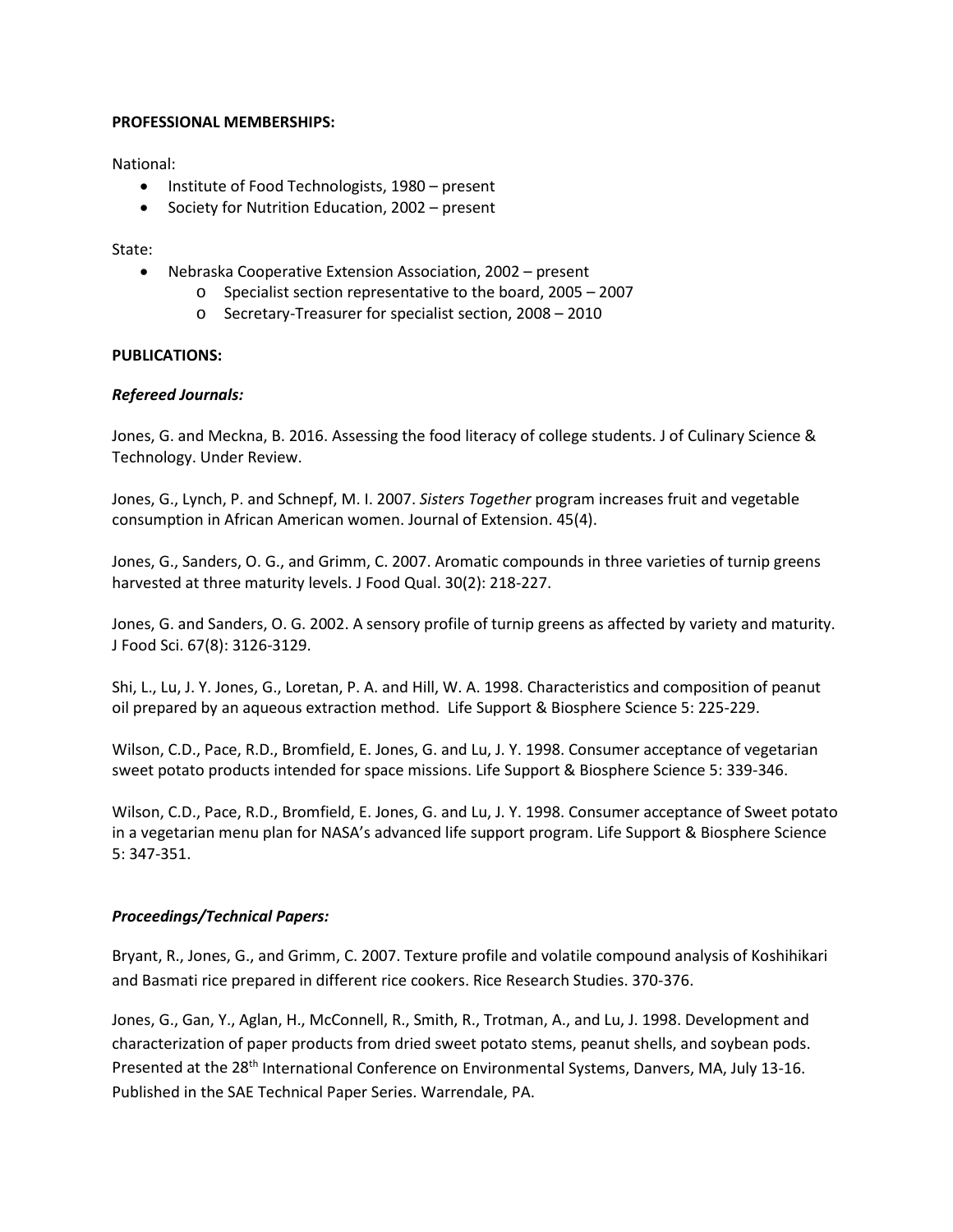Patrick, N., Jones, G., Aglan, H. and Lu, J. Y. 1998. The development of an edible peanut protein film. Proceedings of the NASA University Research Centers Technical Conference, Pp. 489-494. Huntsville, AL, February 22-25.

McConnell, R., Smith, R., Jones, G., and Lu, J. Y. 1998. Development of paper products from dried sweet potato stems and peanut shells. Proceedings of the NASA University Research Centers Technical Conference, Pp. 495-500, Huntsville, AL, February 22-23.

# *Abstracts:*

Jones, G., Pracheil, T., and Karstens, S. 2012. Using Social Media to Develop Food Preparation Skills. Food Studies Conference. Champaign, UL

Jones, G. Albrecht, J., Schnepf, M., Hart, J., Hallum, J. and Hair, D. 2013. Teaching Native Americans. Society for Nutrition Education Annual Meeting.

Jones, G., Pracheil, T., and Swanson, D. 2009. Discovering Foods in a Virtual 4-H Club Setting. Presented at the 41<sup>st</sup> Annual Conference of the Society for Nutrition Education, New Orleans, LA, July 11-15.

Jones, G., Meckna, B. Koszewski, W., Schnepf, M. and McLeod, H. 2007. Assessing the food literacy of college students, Poster no 004-14. Presented at the 77<sup>th</sup> Annual meeting of the Institute of Food Technologists, Chicago, IL July 28-August 1.

Jones, G., Koszewski, W., and Fairchild, P. 2006. Fast Foods! – A 4-H Lifelong learning resource. Poster no. P57. Presented at the 39<sup>th</sup> Annual Conference of the Society for Nutrition Education. San Francisco, CA, July18.

Jones, G., Kelsey, S. and Koszewski, W. 2006. Using nutrition education to increase healthy habits of limited resource children and their caregivers. Poster no. P100. Presented at the 39<sup>th</sup> Annual conference of the Society for Nutrition Education, San Francisco, CA. July 18.

## *Extension Publications:*

## *Curriculum*

Jones, G. (Team Leader). Making Food for Me, University of Nebraska-Lincoln Extension, Clover Kids Foods Curriculum, (Team Members: Patricia Fairchild, Amy Peterson, Jessye Goertz, Kayla Hinrichs and Tracy Anderson). In progress.

Behrends, D. and Jones, G. 2010. Healthy Eating on a Budget. FCS Community Lesson, 2010.

Jones, G., Pracheil, T. and Swanson, D. 2008. Virtual 4-H Club.

Behrends, D., Jones, G. and Koszewski, W. 2008. Fitting in the Fiber. FCS Community Lesson, 2008.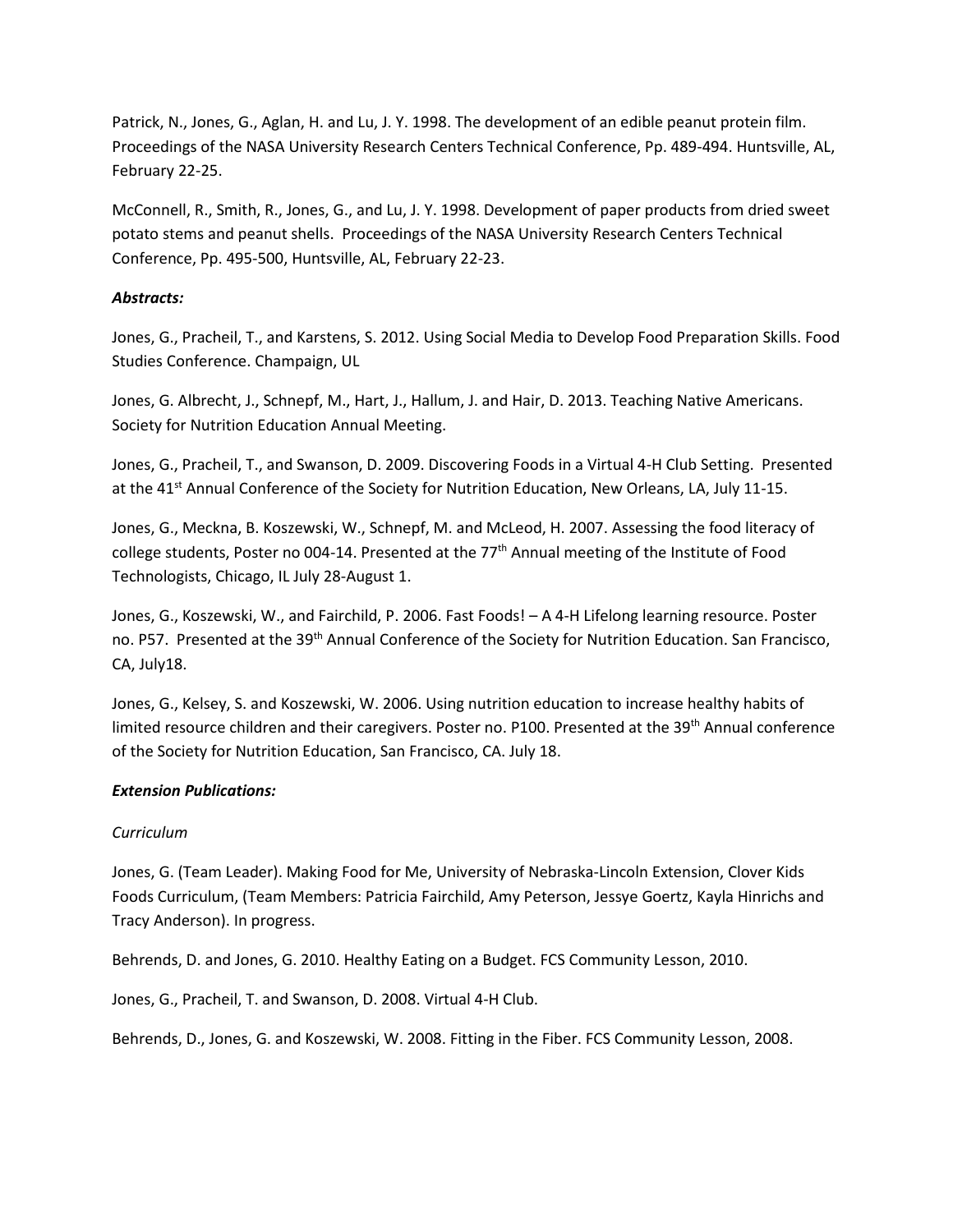Jones, G. (Team Leader) Fast Foods – The CD-ROM, University of Nebraska-Lincoln Extension, 4-H Foods Curriculum, 2008, (Team Members: Patricia Fairchild, Robert Meduna, Alice Henneman, Amy Peterson, Jean Swanson).

Jones, G. Cooking with your Kids. FCS Community Lesson, 2006.

Jones, G. (Team Leader) Fast Foods, University of Nebraska Cooperative Extension, 4-H Foods Curriculum, 2005, (Team Members: Wanda Koszewski, Patricia Fairchild, Robert Meduna, Alice Henneman, Carol Schwarz, Jackie Farrell, Amber Hoge, Laura Dewitt, Tracy Pracheil).

Kelsey, S. Jones, G., and Koszewski, W. 2006. SNACK: Summer Nutrition Activities for Community Kids.

#### *NebGuides*

Jones, G. and Brison, C. Sustainable Seafood Consumption. University of Nebraska-Lincoln Extension, NebGuide, G-2253, March, 2015.

Jones, G. Sweeteners. University of Nebraska-Lincoln Extension, NebGuide, G-1458, June, 2002; Revised April, 2010.

Jones, G. Stevia. University of Nebraska-Lincoln Extension, NebGuide, G-1634, August, 2006. Revised February 2014.

Jones, G. Fat and fat substitutes. University of Nebraska Cooperative Extension, NebGuide, G03-1487-A, January, 2003. Updated as Fats in the Diet. Upated July 2013.

Jones, G. and Koszewski, W. A guide to soy foods. University of Nebraska Cooperative Extension, NebFact, NF02-545, September, 2002.

Koszewski, W. and Jones, G. Soy health claims. University of Nebraska Cooperative Extension, NebFact, NF02-546, September, 2002.

Franzen-Castle, L, Jones, G. and Albrecht, J. Adjusting recipes to meet the dietary guidelines. University of Nebraska-Lincoln Extension, Circular, EC442. April, 2002. Revised July 2013.

#### **SCHOLARLY PRESENTATIONS AT PROFESSIONAL MEETINGS:**

#### *Peer Reviewed:*

Jones, G., Pracheil, T., and Karstens, S. 2012. Using Social Media to Deliver Food Related Information. Food Studies Conference. Champaign, IL. October 4.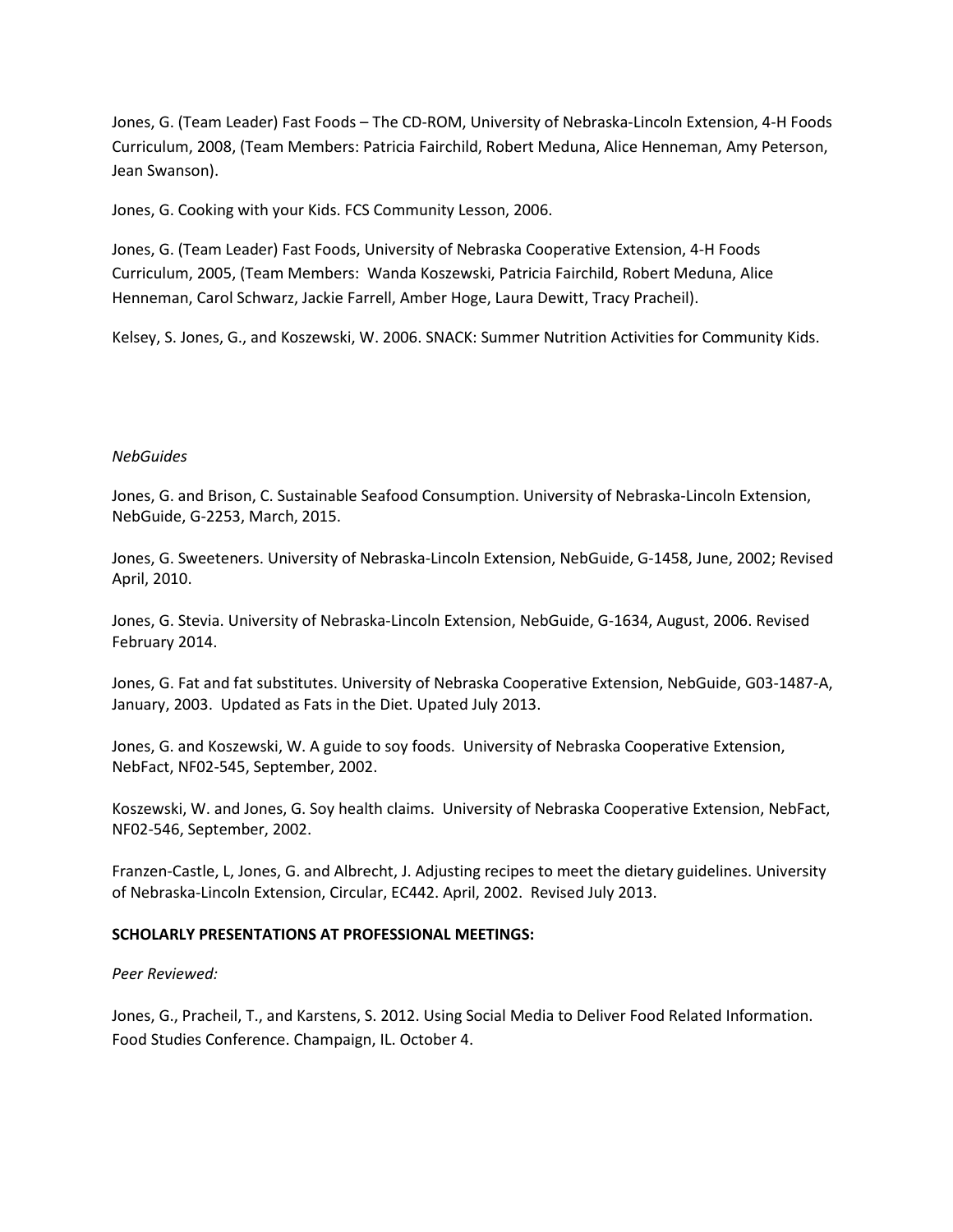Jones, G. Albrecht, J., Schnepf, M., Hart, J., Hallum, J. and Hair, D. 2012. Reconnecting Native Americans to their Food Culture: A Feasibility Study. Presented at the 45<sup>th</sup> Annual Conference of the Society for Nutrition Education and Behavior. Washington, DC. July 21.

Jones, G., Swanson, D., Pracheil, T. 2009. Discovering Food in a Virtual 4-H Club Setting. Presented at the 41<sup>st</sup> Annual Conference of the Society for Nutrition Education, New Orleans, LA. July 11-15.

Jones, G., Koszewski, W. and Fairchild, P. 2006. Fast Foods! – A 4-H lifelong learning resource. Poster no. P57. Presented at the 39<sup>th</sup> Annual Conference of the Society for Nutrition Education, San Francisco, CA July 17.

Jones, G., Koszewski, W. and Fairchild, P. 2008. Fast Foods! – An Electronic Foods Curriculum. Poster no. P79. Presented at the 41<sup>st</sup> Annual Conference of the Society for Nutrition Education, Atlanta, GA July 22.

### *GRANTS RECEIVED:*

Jones, G. (Consultant), Albrecht, J. (Consultant), Hart, J. (Principal Investigator), Schnepf, M. (Investigator), Native Food Safety, Preparation and Nutrition. Nebraska Indian Community College, Universities, Public Service. \$12,000.

Childhood Obesity Prevention – USDA – NIFA 2010; Sehi, N., Koszewski, W., Wobig, K., Losey, A., Bergman, G., and Jones, G. Grant Purpose – This application, which addresses Program Area A2111 (Extension Interventions to Prevent Childhood Obesity), proposes the expansion of a successful nutrition education school enrichment kit program into all elementary schools (K-2) in the Lincoln Public School District (LPS). \$997,000.

Lewis, N., Schnepf, M. and Jones, G. (2010) Farm to School, CEHS International Seed Grant. \$6,000 *– My Role – To better understand the farm to school programs in the UK and to establish this program at UNL. To increase the incorporation of an international perspective in courses taught. To increase cooperation among interested parties at the state and university levels.*

Jones, G. (2010) Global Faculty Fellow – The Greek Odyssey – University of Nebraska-Lincoln. \$5,800 – *My Role – To explore Greek food culture and to share my knowledge with Nebraskans.*

4-H Curriculum Team (2004) Development of Fast Foods. University of Nebraska-Lincoln Extension. \$10,000. *My Role – Bring the creative vision of the team to fruition.*

Jones, G. (2004) Sisters Together – Women Lead the Way Walking Campaign. Nebraska Health and Human Service System. \$5,000. *My Role – Initiated and developed the program.*

## *GRANTS SUBMITTED BUT NOT FUNDED:*

Rethinking Children's Menus with Culinary Nutrition Criteria – USDA – NIFA 2010. Condrasky, M., Schnepf, M. and Jones, G. Grant Purpose – The goal of the project is to demonstrate the effects that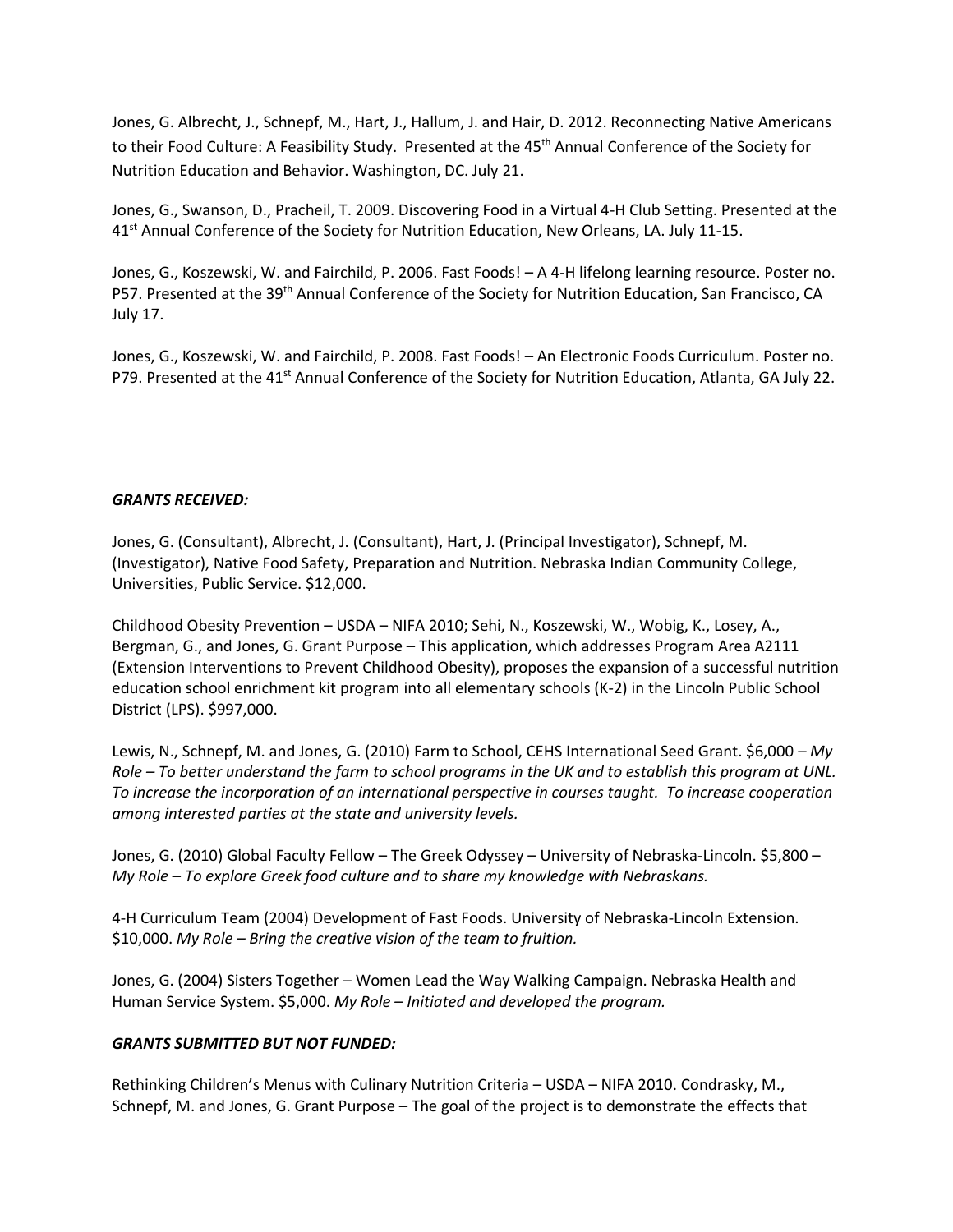children's healthy menu items in restaurants have on the fight against childhood obesity in order to move culinary professionals, products, and menu development toward healthy items as the preferred menu for children dining in restaurants. Requested Amount - \$1,255,632.

## *GRADUATE STUDENTS – CURRENT:*

### *Advisor*

## *Masters Student*

Heller, Laura. (Expected May 2017) (Non-thesis). University of Nebraska Graduate College.

Scott Clevenger. (Expected December 2016) (Non-thesis). University of Nebraska Graduate College

### *GRADUATE STUDENTS – COMPLETED:*

### *Advisor*

### *Ph.D. Student*

Lynch, Patricia (May 2008). The use of Sisters Together to improve the health of African American women. Doctoral Dissertation. University of Nebraska Graduate College (Co-Advisor).

## *GRADUATE STUDENTS – COMPLETED (cont'd):*

#### *Masters Students*

Burt, Alecia. (December 2015) (Non-thesis). University of Nebraska Graduate College.

Elliott, Alecia. (May 2014) (Non-thesis). University of Nebraska Graduate College.

Koch, Laura. (May 2015) (Non-thesis). University of Nebraska Graduate College.

Chambers, Chanté (August 2012). A Pilot Study: The Use of a Survey to Assess the Food Knowledge of Nutrition Students at Various Levels of Nutrition Education. Master's Thesis. University of Nebraska Graduate College.

Liao Chan, Elizabeth (December 2009). Application of Multimedia/Streaming Media in NUTR 245 Food Lab Course. Master's Thesis. University of Nebraska Graduate College (Co-Advisor).

Williams, Jennifer (August 2009). Assessing the Food Literacy of Students Enrolled in 200 and 400 Level Nutrition Courses. Master's Thesis. University of Nebraska Graduate College.